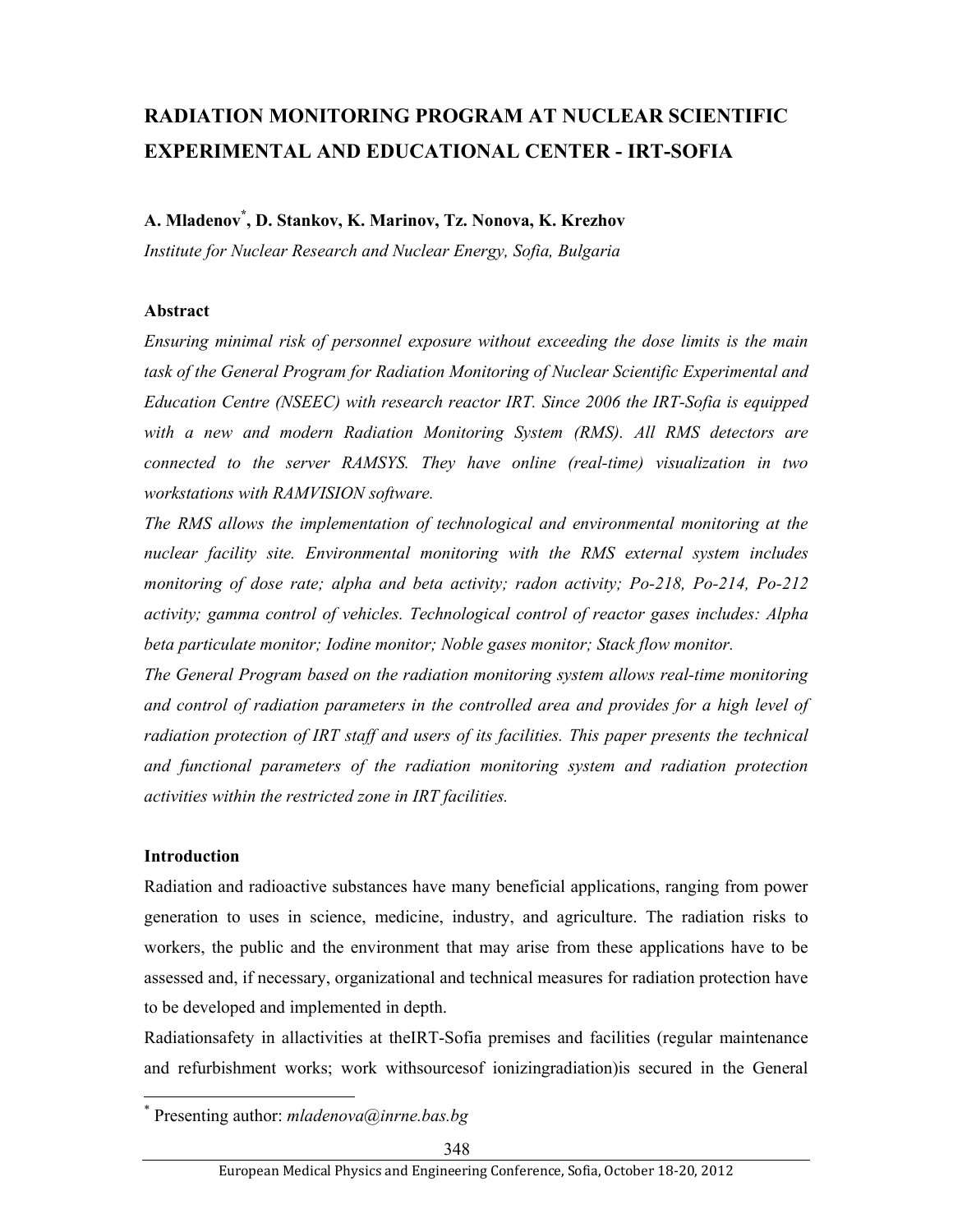Program (GP) by comprising a set oftechnical and organizationalresources andactivities related to theimplementation of theALARA principle. The main objectiveof the GP for radiation protection at NSEEC is to createconditions so that theradiation exposureof the staffis kept at a reasonably achievable level, which is lower than the limits set in regulations [1, 2]. The GP takes into account the resources of the modern Radiation Monitoring System (RMS) for environmental and technological monitoring of IRT-Sofia delivered in the frames of the BUL/04/14 "Refurbishment of Research Reactor" 2005-2010 Project supported financially by the PHARE program in 2006. The research reactor IRT-Sofia is under major reconstruction and the GP performance was proved successful during the execution of the partial dismantling of reactor components and shipping of spent fuel.

## **Basic characteristics of RMS**

The detector units of the RMS are placed in control posts distributed on the site (Figure 1). Environmentalmonitoring via the RMSexternal systeminvolves: monitoring of gamma dose rate, alpha and beta activity, radon activity, Po-218, Po-214, Po-212 activity; gamma control of vehicles. Technological control of gaseous effluents includes alpha beta particulate monitor, Iodine monitor, noble gases monitor and stack flow monitor.



Figure 1. Scheme of radiation monitoring stations in IRT-Sofia

Gammabackground is measuredcontinuouslyin all sixcontrol stations using gamma radiation monitorsGIM-204 mountedtwo metersabove the ground (Figure 2). All gamma monitorsare connectedand are part ofRMS (Figure 3). The GIM-204 employs a silicon detector and operates in the range(IEC 60532) from  $10^{-6}$  to 10 Sv/h for energies ranging from 60 keV to 3 MeV.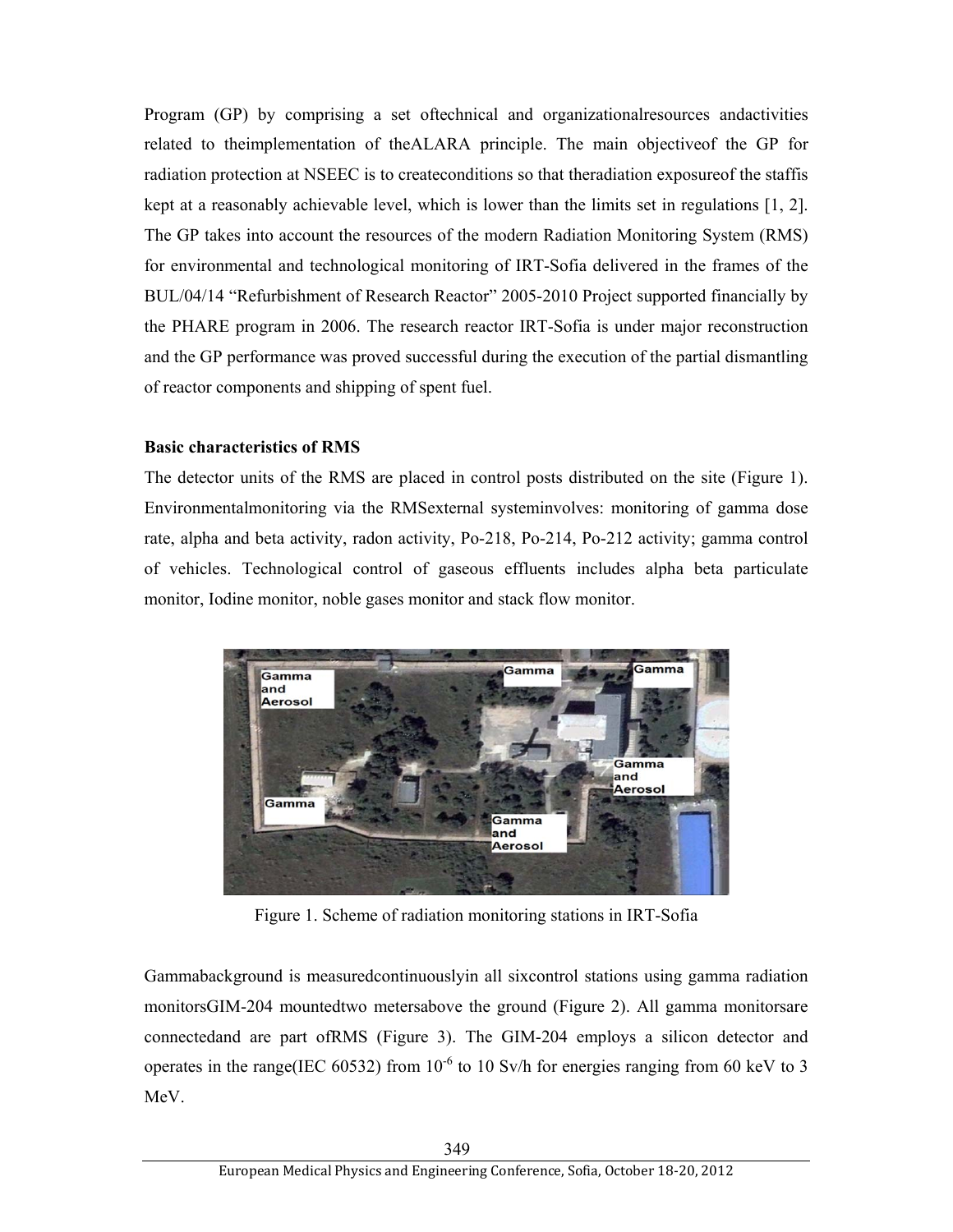

Figure 2. Gamma monitor GIM 204



Figure 3. Principal scheme for connection with gamma monitor GIM 204

Three aerosol monitors ABPM 201L are located in threepoints selected according to the wind rose at the site. The ABPM 201L (Dual large area silicon detector; MILIPORE filter FSLW2) measures alpha, beta and gamma radiation. Typical energy windows are: 2 - 10 MeV for alpha, 80 keV to 2.5 MeV for beta, and 80 keV to 2.5 MeV for gamma, typical energy range: alpha  $10^{-2}$  to  $3.7x10^6$  Bq/m<sup>3</sup>, beta 1.0 to  $3.7x10^6$  Bq/m<sup>3</sup>.

The monitoring of the restricted zone in reactor hall to this moment includes two personal whole-body contamination monitors, mobile alpha beta particulate monitors and mobile noble gas monitors (Figure 4). The mobile monitors may be connected to a laptop and the data from the measurements can be visualized in respect to the particular needs by using the possibilities offered by the RAMVISION software. All the detectors of the RMS have connection with a RAMSYS server. They have online (real –time) visualization in two workstations with RAMVISION software (Figure 5).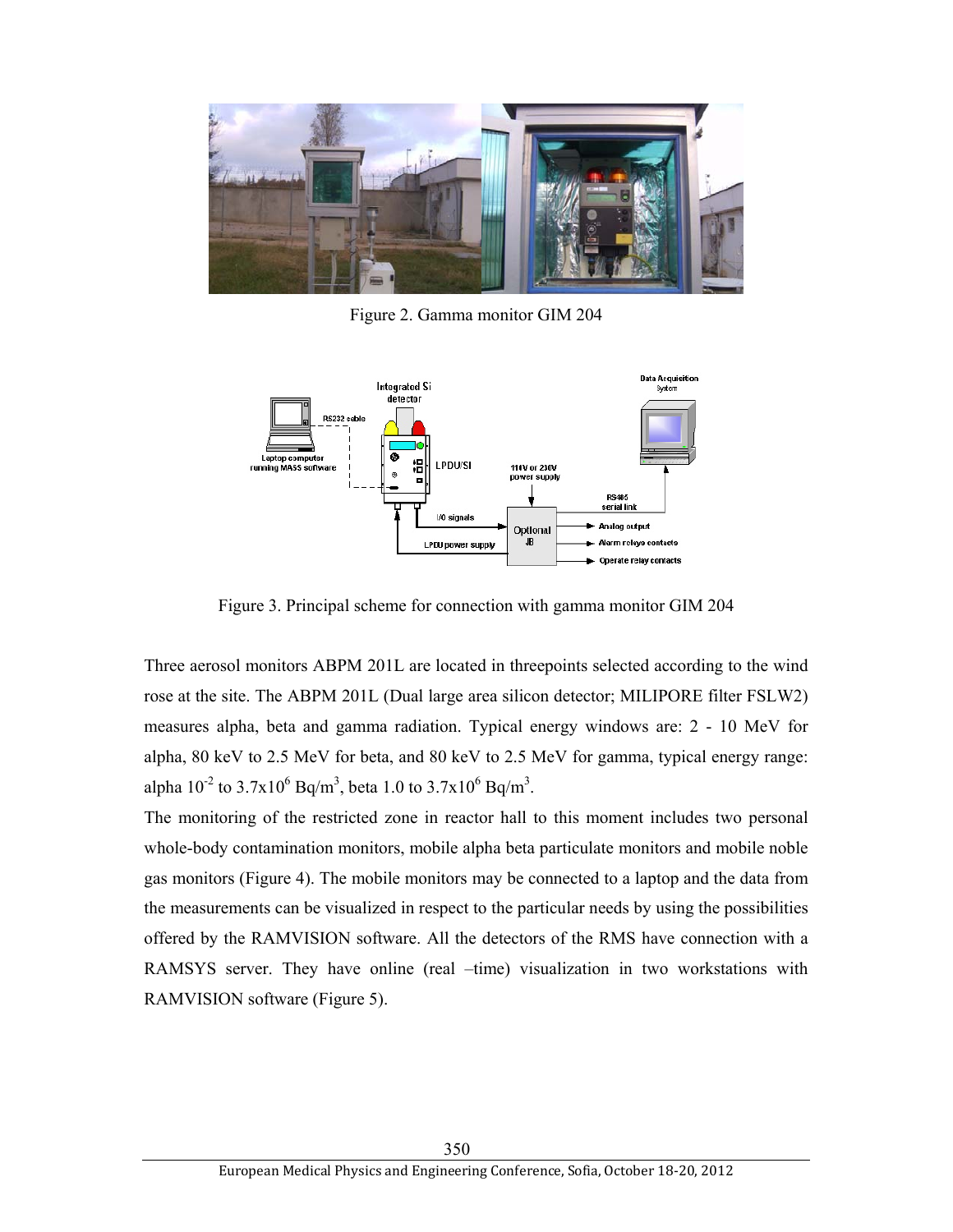

Figure 4. Mobile ABPM 203 M and NGM 209 M



Figure 5. Scheme of RMS structure

Monitoring of gaseous effluents is done by a PING SYSTEM (Figure 6) which includes: alpha-beta particulate monitor ABPM 201 L, Iodine monitor IM 201L, Noble Gas monitor NGM 204, and Ultrasonic flow rate sensor.

The monitor NGM 204 (dual large area Si; sampling chamber 300 ml) detects β and γ radiation. Typical energy windows: β 80 keV to 2.5 MeV,  $\gamma$  80 keV to 2.5 MeV. Typical measurement range:  ${}^{85}$ Kr 3.7x10<sup>+4</sup> to 7.4x10<sup>+13</sup> Bq/m<sup>3</sup>; <sup>133</sup>Xe 3.7x10<sup>+4</sup> to 3.7x10<sup>+12</sup> Bq/m<sup>3</sup>.

The monitor IM 201L  $(1^{1/4}x_1)^n$  NaI (Tl) scintillator +PMT, Iodine cartridge: 57.7 mm) detects γ radiation in energy range 100 keV to 3 MeV. Typical energy windows: 314 - 414 keV  $(^{131}I, E_y$  364.5 keV); 1024 channels spectrum. Typical measurement range: 3.7 to  $3.7x10^{+6}$  Bq/m<sup>3</sup>.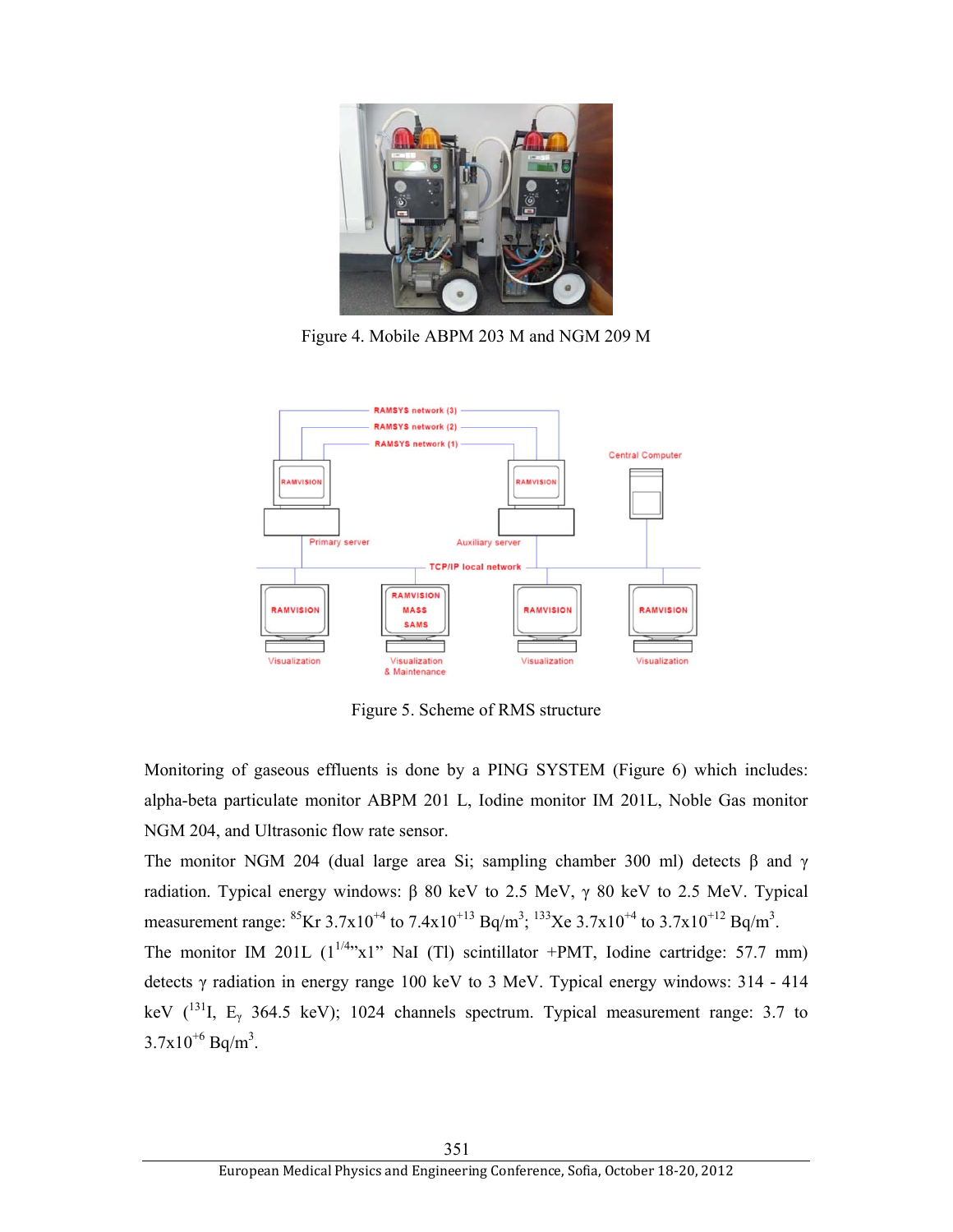

Figure 6. PING monitoring system

The RM Program of the NSEEC - IRT-Sofia at the Institute for Nuclear Research and Nuclear Energy of the Bulgarian academy of sciences includes the following sections: a) Identification of relevant safety criteria; b) Operational limits and conditions; c) Preliminary analysis of abnormal events and incidents; d) Assessment of potential consequences.

## **Results**

All the measurements (gamma background, aerosol activity) in the observed zone of the NSEEC site demonstrate that before, during the preparations for shipment of spent nuclear fuel (SNF), in the course of the partial dismantling of IRT components and after all other operations and occupation of personnel related with radioactive waste treatments and interim disposal, the gamma background did never exceed the normal level. Figures 7 and 8 illustrate that during the SNF removal from the site the controlled parameters levels were well below the national regulation limits, even in the reactor hall where the works took place.



Figure 7. Gas (left panel) and Alpha (right panel) activity in Reactor hall during SNF shipments